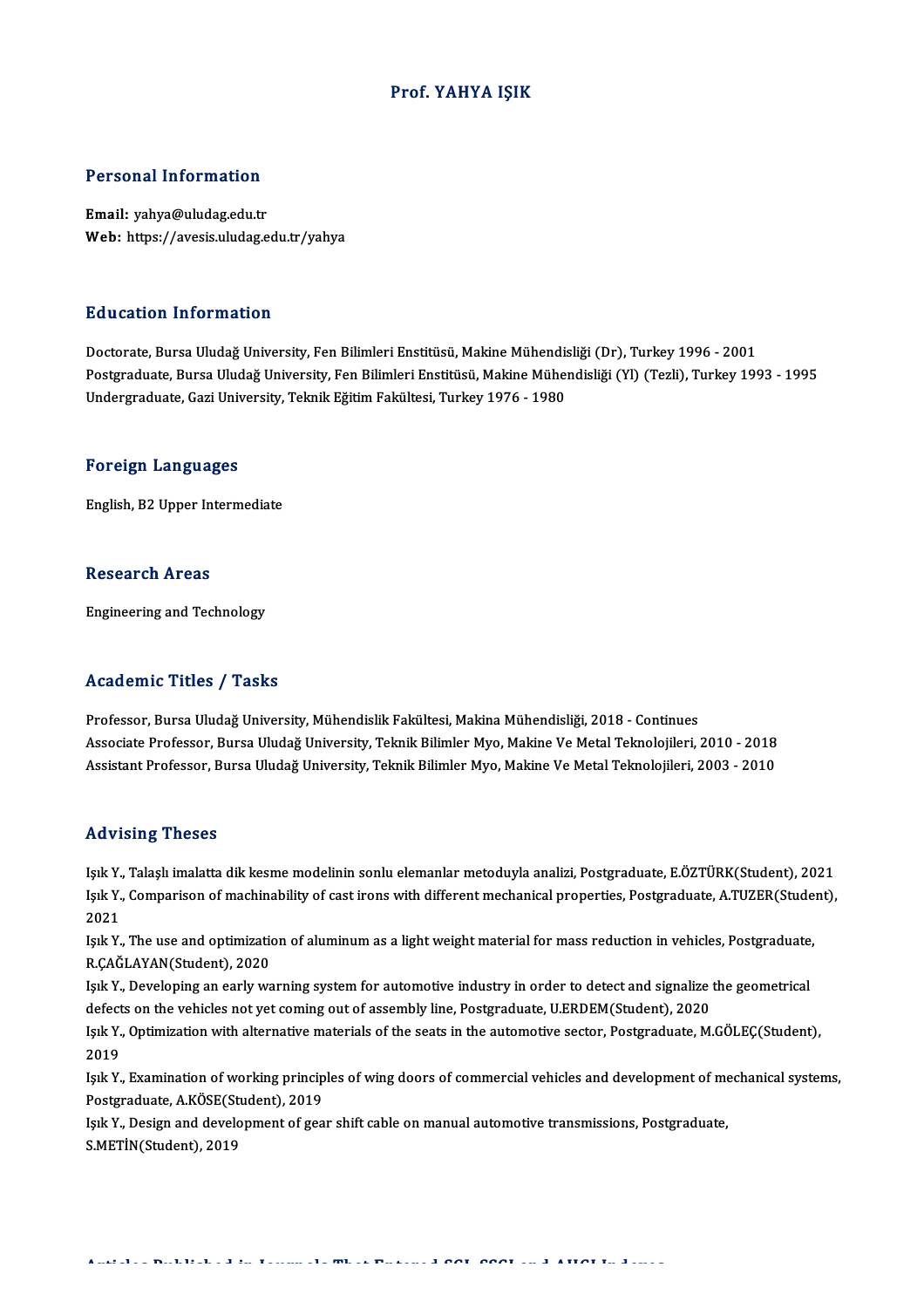# Articles Published in Journals That Entered SCI, SSCI and AHCI Indexes

| Articles Published in Journals That Entered SCI, SSCI and AHCI Indexes |                                                                                                                   |
|------------------------------------------------------------------------|-------------------------------------------------------------------------------------------------------------------|
| Ι.                                                                     | Optimum structural design of seat frames for commercial vehicles<br>IŞIK Y                                        |
|                                                                        | Materialprufung, vol.63, no.2, pp.138-146, 2021 (Journal Indexed in SCI)                                          |
| П.                                                                     | A novel approach to use internally cooled cutting tools in dry metal cutting                                      |
|                                                                        | IŞIK Y., KUŞ A., COŞKUN S., Ozdemir K., Cakir M. C.                                                               |
|                                                                        | INDIAN JOURNAL OF ENGINEERING AND MATERIALS SCIENCES, vol.24, no.3, pp.239-246, 2017 (Journal Indexed             |
|                                                                        | in SCI)                                                                                                           |
| III.                                                                   | Using internally cooled cutting tools in the machining of difficult-to-cut materials based on Waspaloy<br>IŞIK Y. |
|                                                                        | ADVANCES IN MECHANICAL ENGINEERING, vol.8, no.5, 2016 (Journal Indexed in SCI)                                    |
| IV.                                                                    | ANALYSIS OF THE CUTTING TEMPERATURE AND SURFACE ROUGHNESS DURING THE ORTHOGONAL                                   |
|                                                                        | MACHINING OF AISI 4140 ALLOY STEEL VIA THE TAGUCHI METHOD                                                         |
|                                                                        | MOTORCU A. R., IŞIK Y., KUŞ A., ÇAKIR M. C.                                                                       |
|                                                                        | MATERIALI IN TEHNOLOGIJE, vol.50, no.3, pp.343-351, 2016 (Journal Indexed in SCI)                                 |
| V.                                                                     | Influence of cutting parameters on the chip-tool interface temperature during the turning of                      |
|                                                                        | Waspaloy                                                                                                          |
|                                                                        | IŞIK Y., KUŞ A., Cakir M. C.                                                                                      |
|                                                                        | MATERIALS TESTING, vol.57, no.9, pp.783-789, 2015 (Journal Indexed in SCI)                                        |
| VI.                                                                    | Thermocouple and Infrared Sensor-Based Measurement of Temperature Distribution in Metal                           |
|                                                                        | Cutting                                                                                                           |
|                                                                        | KUŞ A., IŞIK Y., Cakir M. C., COŞKUN S., Ozdemir K.                                                               |
|                                                                        | SENSORS, vol.15, no.1, pp.1274-1291, 2015 (Journal Indexed in SCI)                                                |
| VII.                                                                   | An Experimental Investigation on Effect of Cutting Fluids in Turning with Coated Carbides Tool                    |
|                                                                        | Isik Y                                                                                                            |
|                                                                        | STROJNISKI VESTNIK-JOURNAL OF MECHANICAL ENGINEERING, vol.56, no.3, pp.195-201, 2010 (Journal Indexed             |
|                                                                        | in SCI)                                                                                                           |
| VIII.                                                                  | Tool life and performance comparison of coated tools in metal cutting<br>Isik Y.                                  |
|                                                                        | International Journal of Materials and Product Technology, vol.39, pp.240-250, 2010 (Journal Indexed in SCI       |
| IX.                                                                    | Expanded)<br>Investigating the machinability of austempered ductile irons having different austempering           |
|                                                                        | temperatures and times                                                                                            |
|                                                                        | Cakir M. C., IŞIK Y.                                                                                              |
|                                                                        | MATERIALS & DESIGN, vol.29, no.5, pp.937-942, 2008 (Journal Indexed in SCI)                                       |
| Х.                                                                     | Investigating the machinability of tool steels in turning operations                                              |
|                                                                        | Isik Y                                                                                                            |
|                                                                        | Materials and Design, vol.28, no.5, pp.1417-1424, 2007 (Journal Indexed in SCI Expanded)                          |
| XI.                                                                    | The effects of austempering temperature and time onto the machinability of austempered ductile                    |
|                                                                        | iron                                                                                                              |
|                                                                        | Cakir M. C., Bayram A., Isik Y., Salar B.                                                                         |
|                                                                        | MATERIALS SCIENCE AND ENGINEERING A-STRUCTURAL MATERIALS PROPERTIES MICROSTRUCTURE AND                            |
|                                                                        | PROCESSING, vol.407, pp.147-153, 2005 (Journal Indexed in SCI)                                                    |
| XII.                                                                   | Finite element analysis of cutting tools prior to fracture in hard turning operations                             |
|                                                                        | Cakir M. C., Isik Y.                                                                                              |
|                                                                        | MATERIALS & DESIGN, vol.26, no.2, pp.105-112, 2005 (Journal Indexed in SCI)                                       |
| XIII.                                                                  | Detecting tool breakage in turning aisi 1050 steel using coated and uncoated cutting tools                        |
|                                                                        | Cakir M. C., Isik Y.                                                                                              |
|                                                                        | JOURNAL OF MATERIALS PROCESSING TECHNOLOGY, vol.159, no.2, pp.191-198, 2005 (Journal Indexed in SCI)              |
|                                                                        |                                                                                                                   |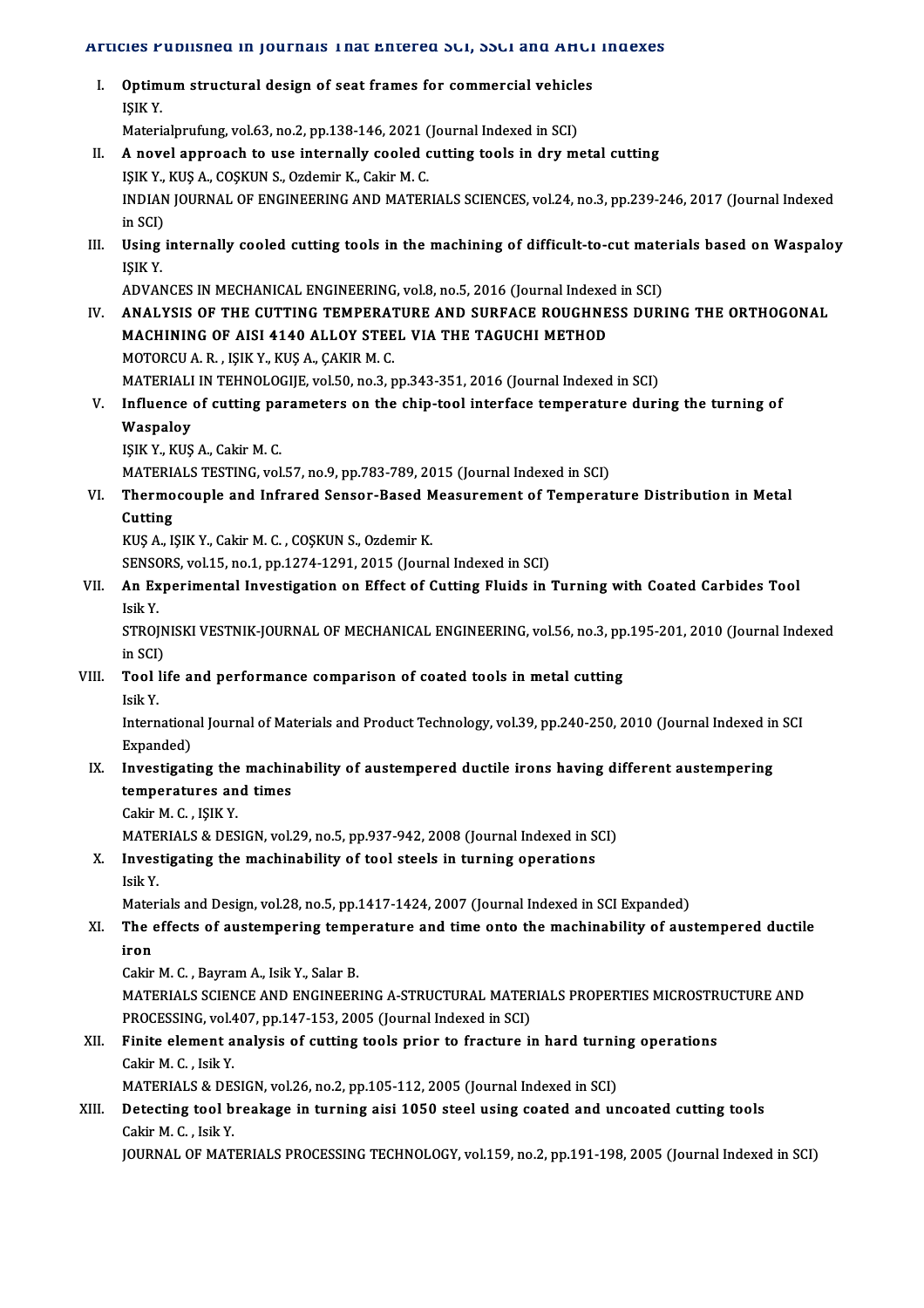## Articles Published in Other Journals

rticles Published in Other Journals<br>I. Experimental Analysis of Cutting Forces and Finite Element Simulation in Milling Operations<br>Jok Y. Östürk E Islam<br>Experimental<br>Işık Y., Öztürk E.<br>International Ior Experimental Analysis of Cutting Forces and Finite Element Simulation in Milling Operation<br>Işık Y., Öztürk E.<br>International Journal of Mechanical Engineering, vol.8, no.11, pp.1-7, 2021 (Refereed Journals of Other<br>Institut

Işık Y., Öztürl<br>International<br>Institutions)<br>Weight Onti International Journal of Mechanical Engineering, vol.8, no.11, pp.1<br>Institutions)<br>II. Weight Optimization of Aluminum Alloys Used in Vehicles<br>ISIK V. Tokin B. Vilman A. E. Tatačlu E. Ögtünk D.

# Institutions)<br>II. Weight Optimization of Aluminum Alloys Used in Vehicles<br>IŞIK Y., Tekin B., Yılmaz A. F. , Tatoğlu F., Öztürk D.

Wei<mark>ght Optimization of Aluminum Alloys Used in Vehicles</mark><br>IŞIK Y., Tekin B., Yılmaz A. F. , Tatoğlu F., Öztürk D.<br>International Journal of Mechanical Engineering, vol.7, no.11, pp.13-21, 2020 (Refereed Journals of Other<br>In IŞIK Y., Tekin<br>International<br>Institutions)<br>An Investig International Journal of Mechanical Engineering, vol.7, no.11, pp.13-21, 2020 (Refereed Journals of Other<br>Institutions)<br>III. An Investigation of Working Principles and Developing Mechanical Systems of Passenger Doors of<br>Co

# Institutions)<br>An Investigation of W<br>Commercial Vehicles<br><sup>Väso A</sup>, ISIV V An Investigati<br>Commercial V<br>Köse A., IŞIK Y.<br>International Ic

Commercial Vehicles<br>Köse A., IŞIK Y.<br>International Journal of Mechanical Engineering, vol.6, no.3, pp.1-6, 2019 (Refereed Journals of Other Institutions)<br>A. MICRO SPRING RIJINGER CRIPRING MECHANISM DESIGN WITH RIEZOELECTRI

# Köse A., IŞIK Y.<br>International Journal of Mechanical Engineering, vol.6, no.3, pp.1-6, 2019 (Refereed Journals of Other Institution<br>IV. A MICRO SPRING PLUNGER GRIPPING MECHANISM DESIGN WITH PIEZOELECTRIC FORCE SENSOR<br>F International Journal of Mechanical Engineering<br>A MICRO SPRING PLUNGER GRIPPING ME<br>FOR AUTOMATED HANDLING PROCESSES<br>CANGAR TUELK V IV. A MICRO SPRING PLUNGER GRIPPING MECHANISM DESIGN WITH PIEZOELECTRIC FORCE SENSOR FOR AUTOMATED HANDLING PROCESSES<br>CANGAR T., IŞIK Y.

FOR AUTOMATED HANDLING PROCESSES<br>CANGAR T., IŞIK Y.<br>International Journal of Research in Engineering and Technology, vol.7, no.6, pp.41-48, 2018 (Refereed Journals of<br>Other Institutions) CANGAR T., IŞIK Y.<br>International Journ<br>Other Institutions)<br>Effect of cutting International Journal of Research in Engineering and Technology, vol.7, no.6, pp.41-48, 2018 (Refe<br>Other Institutions)<br>V. Effect of cutting speed on the PVD-Coated carbide insert in the machinng on waspaloy<br>ISIK V

Other<br>**Effect**<br>IŞIK Y.<br>Interns Effect of cutting speed on the PVD-Coated carbide insert in the machinng on waspaloy<br>IŞIK Y.<br>International Journal of Research in Engineering and Technology, vol.6, no.8, pp.48-52, 2017 (Refereed Journals of

IŞIK Y.<br>International Journ<br>Other Institutions)<br>The Borformanes International Journal of Research in Engineering and Technology, vol.6, no.8, pp.48-52, 2017 (Refereed Journ<br>Other Institutions)<br>VI. The Performance Evalution of Ceramic and Carbide Cutting Tools in Machining of Austempere

# Other Institutio<br>The Performa<br>Ductile Irons<br>ISIV V The Pe<br>Ductil<br>IŞIK Y.<br>Illudağ

Ductile Irons<br>IŞIK Y.<br>Uludağ Üniversity, Journal of The Faculty of Engineering, vol.19, no.2, pp.67-76, 2014 (Refereed Journals of Other IŞIK Y.<br>Uludağ Ünive<br>Institutions)<br>Kanlamasız Uludağ Üniversity, Journal of The Faculty of Engineering, vol.19, no.2, pp.67-7<br>Institutions)<br>VII. Kaplamasız ve CVD Kaplamalı Kesici Takımların Performans Analizi<br>Celar M.C. Jak V

# Institutions)<br>Kaplamasız ve C<br>Çakır M. C. , Işık Y.<br>Makine ve Metal D Kaplamasız ve CVD Kaplamalı Kesici Takımların Performans Analizi<br>Çakır M. C. , Işık Y.<br>Makine ve Metal Dergisi, no.139, pp.118-125, 2003 (Other Refereed National Journals)<br>Tornalama İslamları'nda Hız Çaliği Kasisi Takımlar

# Çakır M. C. , Işık Y.<br>Makine ve Metal Dergisi, no.139, pp.118-125, 2003 (Other Refereed National Journal<br>VIII. Tornalama İşlemlerinde Hız Çeliği Kesici Takımların Kırılma Anının Tespiti<br>Işık Y., Cakır M. C. Makine ve Metal I<br><mark>Tornalama İşler</mark><br>Işık Y., Çakır M. C.<br><sup>Purso Uludoğ Üni</sup>

Tornalama İşlemlerinde Hız Çeliği Kesici Takımların Kırılma Anının Tespiti<br>Işık Y., Çakır M. C.<br>Bursa Uludağ Üniversitesi Mühendislik-Mimarlık Fakültesi Dergisi, vol.7, no.1, pp.211-219, 2002 (National Refreed<br>University J Işık Y., Çakır M. C.<br>Bursa Uludağ Ünive<br>University Journal)<br>Hız Coliği Tolamla Bursa Uludağ Üniversitesi Mühendislik-Mimarlık Fakültesi Dergisi, vol.7, no.1, pp.211-219, 2002 (National Refre<br>University Journal)<br>IX. Hız Çeliği Takımlar için Kesme Parametrelerinin Yüzey Pürüzlülüğüne Etkilerinin Deneys

# University Jou<br><mark>Hız Çeliği Ta</mark><br>İncelenmesi<br><sup>Lou</sup>t <sup>V. Colum</sub></sup> Hız Çeli<mark>ği Takım</mark><br>İncelenmesi<br>Işık Y., Çakır M. C.<br><sup>Tolmoloji Dergisi</sup>

Isik Y., Çakır M. C.

İncelenmesi<br>Işık Y., Çakır M. C.<br>Teknoloji Dergisi, Karabük Üniversitesi (Jestec), vol.4, no.1, pp.111-118, 2001 (National Refreed University<br>Journal) Teknoloji Dergisi, Karabük Üniversitesi (Jestec), vol.4, no.1, pp.111-118, 2001 (National Refreed Un<br>Journal)<br>X. Tornalama İşlemlerinde Taylor Takım Ömrü Denkleminin Deneysel Olarak İncelenmesi<br>Jour Y. Celar M. C.

# Journal)<br><mark>Tornalama İşleı</mark><br>Işık Y., Çakır M. C.<br>Telmalaji Dergisi

Işık Y., Çakır M. C.<br>Teknoloji Dergisi, Karabük Üniversitesi (Jestec), vol.3, no.4, pp.47-56, 2000 (National Refreed University Journal)

# Refereed Congress / Symposium Publications in Proceedings

Efereed Congress / Symposium Publications in Proceedings<br>I. A PNEUMATICALLY ACTUATED SPRING FORCE PLUNGER GRIPPING MECHANISM DESIGN WITH<br>RIEZOELECTRIC FORCE SENSOR FOR AUTOMATED HANDLING RROCESSES IN AUTOMOTIVE INDI POOR OORGPOOP , OJ RIPOORAM PRONOROMO IN PROCOGRINGS<br>A PNEUMATICALLY ACTUATED SPRING FORCE PLUNGER GRIPPING MECHANISM DESIGN WITH<br>PIEZOELECTRIC FORCE SENSOR FOR AUTOMATED HANDLING PROCESSES IN AUTOMOTIVE INDUSTRY<br>CANGAR T. A PNEUMATICALLY ACTUAT<br>PIEZOELECTRIC FORCE SEN<br>CANGAR T., GÖÇMEN A., IŞIK Y.<br><sup>Oth International Automative T</sup> PIEZOELECTRIC FORCE SENSOR FOR AUTOMATED HANDLING PROCESSES IN AUTOMOTIVE INE<br>CANGAR T., GÖÇMEN A., IŞIK Y.<br>9th International Automotive Technologies CongressOTEKON 2018 7-8 May 2018, BURSA, 7 - 08 May 2018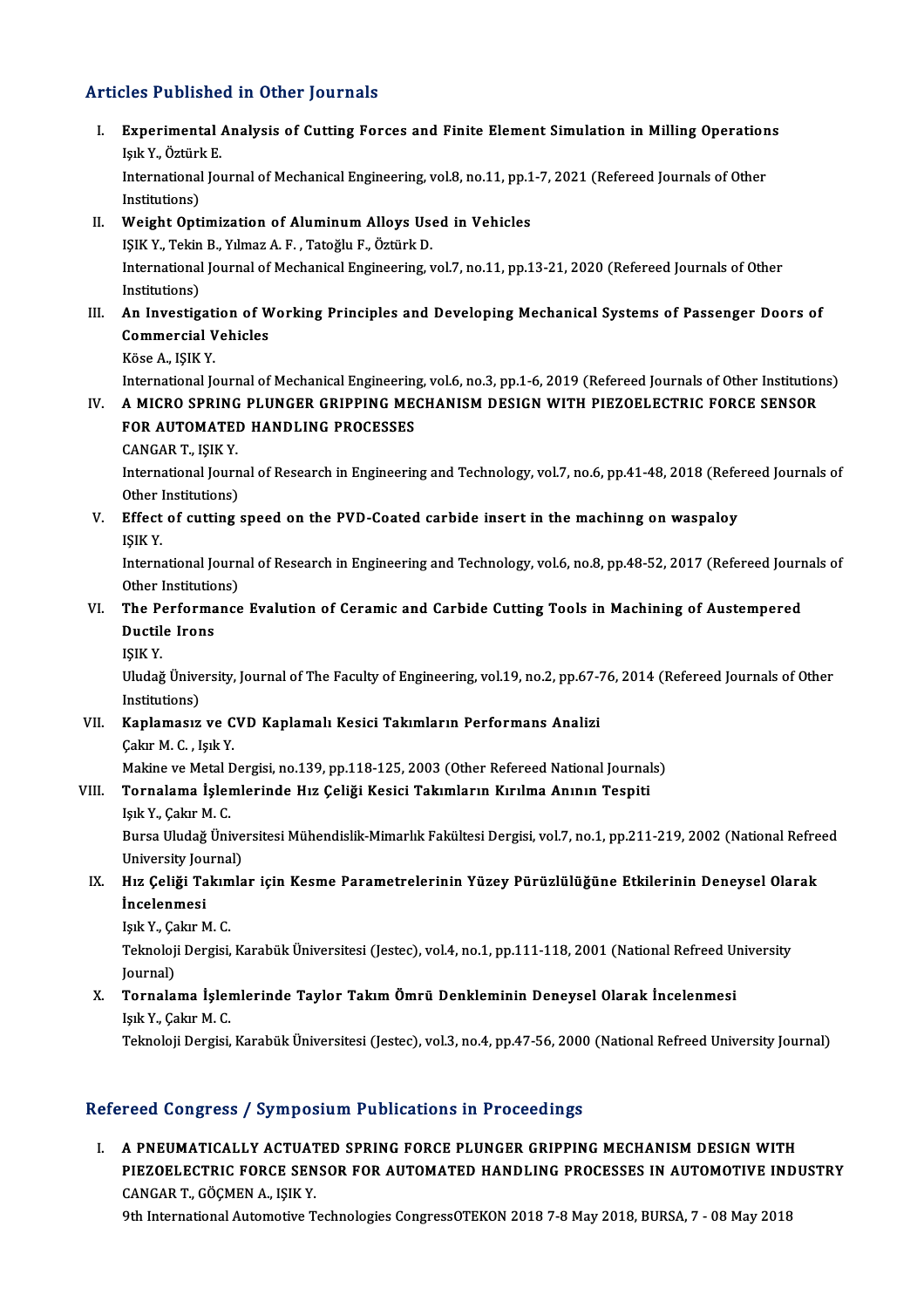II. Sertleştirilmiş AISI 4140 Çeliğinin Tornalanması İşlenmesinde Kesme Parametrelerinin ve Takım<br>Kanlama Tininin Etkilorinin İngelanması Sertleştirilmiş AISI 4140 Çeliğinin Torna<br>Kaplama Tipinin Etkilerinin İncelenmesi<br>ISIK V. KUS A MURATD GAKIRM G Sertleştirilmiş AISI 4140 Çeliğinin<br>Kaplama Tipinin Etkilerinin İncele<br>IŞIK Y., KUŞ A., MURAT D., ÇAKIR M. C.<br>8. Uluslararesı Talaslı İmalat Samnazır Kaplama Tipinin Etkilerinin İncelenmesi<br>IŞIK Y., KUŞ A., MURAT D., ÇAKIR M. C.<br>8. Uluslararası Talaşlı İmalat Sempozyumu, Antalya, Turkey, 2 - 04 November 2017<br>İstan çoğutmalı takım tutucu isin farklı çoğutma suylarının pe IŞIK Y., KUŞ A., MURAT D., ÇAKIR M. C.<br>8. Uluslararası Talaşlı İmalat Sempozyumu, Antalya, Turkey, 2 - 04 November 2017<br>III. İçten soğutmalı takım tutucu için farklı soğutma sıvılarının performanslarının değerlendirilmesi<br> 8. Uluslararası Tala<br>İçten soğutmalı ta<br>IŞIK Y., ÇAKIR M. C.<br>7. Uluslararası talas İçten soğutmalı takım tutucu için farklı soğutma sıvılarının performanslar<br>IŞIK Y., ÇAKIR M. C.<br>7. Uluslararası talaşlı imalat sempozyumu, İstanbul, Turkey, 3 - 05 November 2016<br>An Evnorimental Investigation on Effect of I IŞIK Y., ÇAKIR M. C.<br>7. Uluslararası talaşlı imalat sempozyumu, İstanbul, Turkey, 3 - 05 November 2016<br>IV. An Experimental Investigation on Effect of Internally Cooled Cutting Tools in the Machining of<br>Difficult to Cut 7. Uluslararası talaşlı imalat sempozyumu, İstanbul, Turkey, 3 - 05 November 2016<br>An Experimental Investigation on Effect of Internally Cooled Cutting Too<br>Difficult to Cut Materials<br>ISIK Y., KUS A. An Experime<br>Difficult to C<br>IŞIK Y., KUŞ A.<br>4. Annual Inte Difficult to Cut Materials<br>IŞIK Y., KUŞ A.<br>4. Annual International Conference on Industrial, Systems and Design Engineering, Athens, Greece, 20 - 23 June 1\$1K Y<br>4. Ann<br>2016 4. Annual International Conference on Industrial, Systems and Design Engineering, Athens, Greece, 20 - 23 June<br>2016<br>V. An experimental investigation on effect of internally cooled cutting tools in the machinnig of difficul 2016<br>An experimental<br>to cut materials<br>ISIM V VIIS A An experime<br>to cut materi<br>IŞIK Y., KUŞ A. to cut materials<br>1ŞIK Y., KUŞ A.<br>4. Annual international conference on industrial systems and design engineering, Atina, Greece, 20 - 23 June 2016 VI. The Design of Internally Cooled Tools in Orthogonal Metal Cutting 4. Annual international conference on i<br>The Design of Internally Cooled To<br>IŞIK Y., KUŞ A., ÇAKIR M. C. , COŞKUN S. 3rd Annual International Conference on Industrial, Systems and Design Engineering, ATİNA, ATİNA, Greece, 22 - 25<br>June 2015 IŞIK Y., KUŞ<br>3rd Annual<br>June 2015<br>Dik talas l 3rd Annual International Conference on Industrial, Systems and Design En<br>June 2015<br>VII. Dik talaş kaldırma işlemlerinde içeriden soğutmalı takım tasarımı<br>Jek Y. Kus A. Cakım M. G. Coskun S. June 2015<br><mark>Dik talaş kaldırma işlemlerinde</mark><br>Işık Y., Kuş A., Çakır M. C. , Coşkun S.<br>5. Ulusal Talaslı İmalat Semnezrayı Dik talaş kaldırma işlemlerinde içeriden soğutmalı takım tasarımı<br>Işık Y., Kuş A., Çakır M. C. , Coşkun S.<br>5. Ulusal Talaşlı İmalat Sempozyumu, Bursa, Turkey, 23 - 25 October 2014<br>Yüksekekullarında Hluslararesı Fğitime Yan Işık Y., Kuş A., Çakır M. C. , Coşkun S.<br>5. Ulusal Talaşlı İmalat Sempozyumu, Bursa, Turkey, 23 - 25 October 2014<br>VIII. Yüksekokullarında Uluslararası Eğitime Yeni bir Yaklaşım 1 1 Çift diploma modeli Bursa<br>VIIS A. ARS 5. Ulusal Talaşlı İmalat Sempozyumu, Bursa, Turkey, 23 - 25 October 2014<br>Yüksekokullarında Uluslararası Eğitime Yeni bir Yaklaşım 1 1 Çift dip<br>KUŞ A., ARSLAN R., IŞIK Y., EZENTAŞ R.<br>I. Uluslararası mesleki eğitim ve öğreti Yüksekokullarında Uluslararası Eğitime Yeni bir Yaklaşım 1 1 Çift dipi<br>KUŞ A., ARSLAN R., IŞIK Y., EZENTAŞ R.<br>I. Uluslararası mesleki eğitim ve öğretim sempozyumu, 2 - 04 September 2014<br>The Effects of Cutting Berematers en KUŞ A., ARSLAN R., IŞIK Y., EZENTAŞ R.<br>I. Uluslararası mesleki eğitim ve öğretim sempozyumu, 2 - 04 September 2014<br>IX. The Effects of Cutting Parameters on Chip-Tool Interface Temperature and Surface Roughness in<br>Tunni I. Uluslararası mesleki eğ<br>The Effects of Cutting<br>Turning of Waspaloy<br>ISIK V. KUS A. GAKIR M The Effects of Cutting P<br>Turning of Waspaloy<br>IŞIK Y., KUŞ A., ÇAKIR M. C.<br>16th International Confore Turning of Waspaloy<br>151K Y., KUŞ A., ÇAKIR M. C.<br>16th International Conference on Machine Design and Production İZMİR, İzmir, Turkey, 30 June - 03 July 2014 X. İçten Soğutmalı TakımTutucu Tasarımı ve Üretimi IşıkY.,KuşA.,ÇakırM.C. ,CoşkunS. İçten Soğutmalı Takım Tutucu Tasarımı ve Üretimi<br>Işık Y., Kuş A., Çakır M. C. , Coşkun S.<br>IV. Bilgilendirme ve Ar-Ge günleri, Bursa, Turkey, 11 - 13 November 2013<br>Otemetiy Endüstrisinde Kullenılan Takım Celiklerinin İslane Işık Y., Kuş A., Çakır M. C. , Coşkun S.<br>IV. Bilgilendirme ve Ar-Ge günleri, Bursa, Turkey, 11 - 13 November 2013<br>XI. Otomotiv Endüstrisinde Kullanılan Takım Çeliklerinin İşlenebilirliği<br>Celan M. C. Jay v IV. Bilgilendirme v<br><mark>Otomotiv Endüs</mark><br>Çakır M. C. , Işık Y.<br>Otomotiv Telmolo Otomotiv Endüstrisinde Kullanılan Takım Çeliklerinin İşlenebilirliği<br>Çakır M. C. , Işık Y.<br>Otomotiv Teknolojileri Kongresi, Bursa, Turkey, 21 - 23 June 2004, pp.54-64<br>Finite Elementa Analysis Fon Cutting Tools Prior To Fre Cakır M. C. , Işık Y.<br>Otomotiv Teknolojileri Kongresi, Bursa, Turkey, 21 - 23 June 2004, pp.54-64<br>XII. Finite Elements Analysis For Cutting Tools Prior To Fracture Breakage in Turning Operations Işık Y., Çakır M. C. Finite Elements Analysis For Cutting Tools Prior To Fracture Breakage in Turning Operations<br>Işık Y., Çakır M. C.<br>2nd International Conference on Responce Manufacturing, Gaziantep, Turkey, 9 - 13 September 2002, pp.32-44<br>A XIII. A Real-Time Tool Breakage Detection System For Coated And Uncoated Cutting Tools in Turning<br>Operations 2nd Internation<br>**A Real-Time<br>Operations**<br>Calur M.C., L ÇakırM.C. , IşıkY. 2nd InternationalonConference onResponceManufacturing,Gaziantep,Turkey,09 September 2002 -13 Cakır M. C. , Işık Y.<br>2nd International on Conferer<br>November 2020, pp.223-231<br>Kanlamaaız ve CVD Kanlan 2nd International on Conference on Responce Manufacturing, Gaziantep, Turkey, 09 September 2002 - 13<br>November 2020, pp.223-231<br>XIV. Kaplamasız ve CVD Kaplamalı Kesici Takımların Aşınma Davranışları ve Performanslarının November 2020, pp.2<br>Kaplamasız ve CVD<br>Olarak İncelenmesi<br><sup>Içık V.</sup> Calur M. C Kaplamasız ve (<br>Olarak İncelenn<br>Işık Y., Çakır M. C.<br>Makina Tacarım u Olarak İncelenmesi<br>Işık Y., Çakır M. C.<br>Makina Tasarım ve İmalat Teknolojileri Kongresi Konya , Konya, Turkey, 2 - 03 November 2001, pp.58-66<br>Tekum Celiklerinin Telesk İmalatında Kosma Kuyyatlari ile Tekum Ömrü Azasındaki Işık Y., Çakır M. C.<br>Makina Tasarım ve İmalat Teknolojileri Kongresi Konya , Konya, Turkey, 2 - 03 November 2001, pp.58-66<br>XV. Takım Çeliklerinin Talaşlı İmalatında Kesme Kuvvetleri ile Takım Ömrü Arasındaki İlişkinin Makina Tasarım ve İm<br><mark>Takım Çeliklerinin</mark><br>Olarak İncelenmesi<br><sup>Lolk V. Colur M. C</sup> Olarak İncelenmesi<br>Işık Y., Çakır M. C.